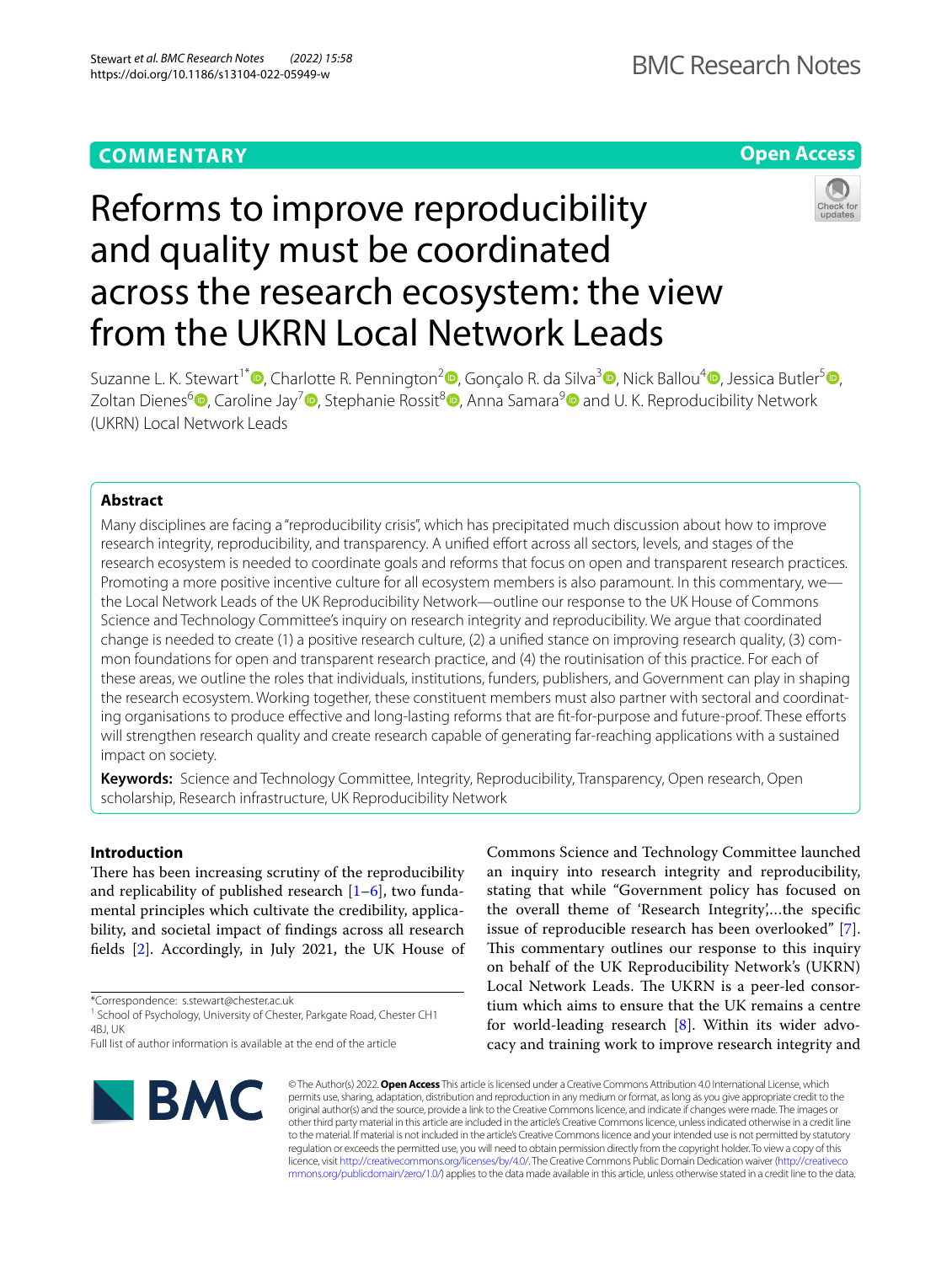reproducibility, the UKRN connects local researchers' networks, formal university and research institute members, and stakeholder organisations such as funders, publishers, and policymakers [\[9](#page-4-4)].

The research ecosystem must seize this opportunity for coordinated change. Reforms will only be efective, though, if ecosystem members identify common goals and agree on a shared path towards them. We argue that the primary goal should be to improve research quality. A critical mechanism for improving quality is reinforcing and enhancing the openness and transparency of research practice, of which reproducibility and replicability are constituent parts. Consequently, higher quality research would be capable of generating greater societal application and impact  $[10-12]$  $[10-12]$ . The difficult question for all of us in the research ecosystem is, "How do we coordinate our efforts to build a foundation of open and transparent research practice that strengthens research quality?" Here, we attempt to answer this question by outlining the coordinated actions that key research ecosystem members (individual researchers, institutions, funders, publishers, and Government) can take.

## **Main text**

## **Coordinating a positive culture of open and transparent research practice**

Rather than an intention to mislead, research of low quality and poor integrity stems from a lack of awareness of and inadequate training in rigorous techniques and methodologies [[13](#page-4-7)] and the habitual use of poor practices encouraged within a system that strongly incentivises quantity over quality [[5,](#page-4-8) [14,](#page-4-9) [15\]](#page-4-10). A national Government committee on research integrity should, therefore, focus on positive actions and incentives that support local and national progress towards adopting open and transparent research (OaTR) practice, coordinating with institutions to improve working cultures. Relentless pressure to publish and acquire grant funding is commonplace [\[14](#page-4-9)], as is the resulting detriment to researchers' wellbeing [[5,](#page-4-8) [16](#page-4-11)]. This pressure is counter-productive for two reasons. First, individuals thrive when they feel supported, recognised for effort rather than achievements, and trusted with autonomy [[14\]](#page-4-9). Second, pressure to publish incentivises closed and opaque research shortcuts that increase the volume of outputs, but which, simultaneously, harm research quality [[15](#page-4-10)].

Instead, institutions should reward and encourage OaTR through their incentive structures [\[2](#page-4-1), [17](#page-4-12)], for example, through their hiring, induction, probation, promotion, workload, and professional development policies and frameworks (e.g., adopting the Résumé for Researchers [\[18,](#page-4-13) [19](#page-4-14)]). Government can, in turn, incentivise institutions by requiring evidence that reforms have been appropriately implemented. Such policy changes need clear coordination with Equality, Diversity, and Inclusion frameworks [[17\]](#page-4-12).

National policies that highlight the benefts of OaTR can guide these coordinated eforts. Government should fully execute its commitment to OaTR [[20\]](#page-4-15), as outlined in its Research and Development Roadmap [\[21](#page-4-16)], with a specifc national policy that incentivises positive, concrete actions and which mirrors efective reforms from other nations. For example, France [[22\]](#page-4-17) and the Netherlands [[23\]](#page-4-18) have produced systematic and concrete plans for progressing OaTR practice. Indeed, Government can set incentives for individuals, institutions, funders, and publishers to increase engagement with OaTR practice through its Higher Education policies, its funding arms, and its own institutions that conduct research and have in-house ethics and governance processes. Such cultural change will be fostered more successfully through mutually reinforced, coordinated incentive mechanisms rather than strict mandates [[24\]](#page-4-19).

Similarly, funders can strategically prioritise calls for meta-research and replication projects [[24\]](#page-4-19). Such initiatives would serve four key purposes: (1) demonstrating to the research community that such areas are valued and important, (2) providing new data about efective improvements to research practice to support evidencebased actions, (3) incentivising individuals and institutions to adopt OaTR practice and replication work, and (4) shifting incentive structures to reward these activities.

The UK Government already recognises through UK Research and Innovation that open access outputs are valuable  $[25, 26]$  $[25, 26]$  $[25, 26]$ . This positive cultural change should now be followed by a coordinated, across-the-board efort by publishers to support open access policies and publishing platforms. Funders, institutions (through subscriptions), and individuals (through targeted outlets) can all incentivise publishers to broaden and improve open access policies as well as other avenues that elevate OaTR practice such as pre-registration; Registered Reports [[27](#page-4-22), [28\]](#page-4-23); and mandates for sharing data [\[29](#page-4-24)], materials, and code [[30](#page-4-25)].

## **Coordinating a unifed stance for open and transparent research practice**

Institutions, guided by sectoral organisations such as Universities UK [[31](#page-4-26)], should coordinate and adopt common policies, guidance, and training for monitoring and improving reproducibility, openness, and quality. For example, UKRN Institutional Leads have worked with Local Network Leads to produce a series of common statements  $[32]$  for use by the sector on topics such as research transparency. This collective and collaborative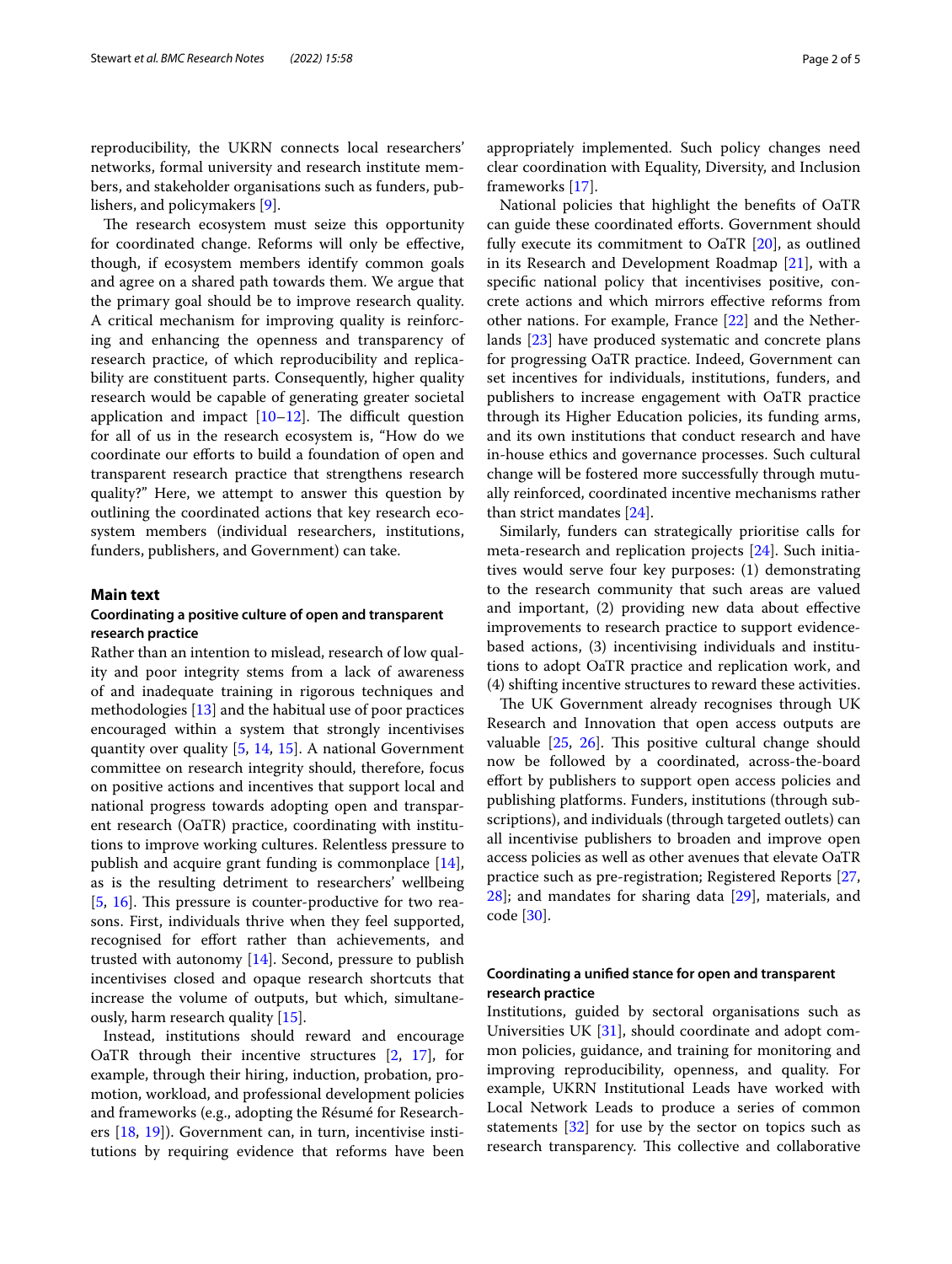sectoral approach should be informed by the voices of grassroots researchers.

Institutions, Government, and others (e.g., Industry) should coordinate the inclusion of OaTR practice into their research ethics and governance processes. This should take a fexible approach which recognises that open and transparent practice varies by research area and, therefore, input from individual researchers and coordinating organisations such as UKRN is necessary to ensure that updated processes are sensible, executable, and compliant with other relevant frameworks (e.g., funder mandates; legal frameworks; data protection).

## **Coordinating the foundations for open and transparent research practice**

Institutions, funders [\[33](#page-4-28), [34](#page-4-29)], and publishers should improve research infrastructure, including coordinated, cross-sector development and/or maintenance of databases, digital storage, servers, software, repositories, and various researcher-led initiatives. Collaboration with individuals and coordinating organisations (e.g., UKRN) would ensure that infrastructure is ft-for-purpose, is interoperable, and avoids duplication.

All members of the research ecosystem should understand the role of knowledge in building a strong foundation for open and transparent research practice. Thus, institutions should recognise the diverse range of specialists who make specifc contributions to research openness and transparency  $[35]$ . This includes (but is not limited to) data managers, research software engineers, statisticians, laboratory managers, technicians, and compliance officers. To sustain and integrate commitments to improving OaTR practice, institutions should establish core-funded positions for these roles with clear routes for career progression and promotion. Funders should support such roles in their schemes, and publishers should promote creditorship to recognise the contributions of these key individuals [[36\]](#page-4-31).

Building a strong foundational knowledge of the practices that promote research quality is paramount for individual researchers, publishers, funders, and Government. Thus, all sectors of the research ecosystem should coordinate and mutually reinforce accessible professional development in OaTR practice (e.g., the UK Data Service's Learning Hub [[37\]](#page-4-32)). Publishers should support or provide training and infrastructure [[38](#page-4-33)] related to the publishing of outputs, including data management, licensing, and digital object identifers. Similarly, funders should provide accessible training on OaTR practices that they require or encourage. This should be systematically reviewed and updated to refect ongoing developments. Individual researchers should also be supported and incentivised by all others in the research ecosystem to engage in continuous professional development in OaTR practice, including a focus on the digital skills and infrastructure that facilitate such practice [[35\]](#page-4-30). Individuals must take responsibility to ensure their knowledge and skills remain current. However, this is conditional upon broader cultural changes, including institutions promoting and providing the necessary time for continuous professional development of research skills for individuals at

In turn, individuals have a responsibility to integrate OaTR practice into their teaching and training of students as well as junior researchers whom they manage (see the Framework for Open & Reproducible Research Training [[39\]](#page-4-34)). Institutions share this responsibility and can support the longevity of OaTR mentoring by coordinating training, positive incentive structures, infrastructure, and policies for workload and promotion.

all career stages, in addition to employing specialists.

## **Coordinating the routinisation of open and transparent research practice**

A coordinated effort will ensure that OaTR practice becomes routine. All members of the research ecosystem can lead particular actions, while reinforcing others, to embed openness and transparency into the everyday practice of research [\[2](#page-4-1)].

Individuals must integrate OaTR practice from the beginning of the research process, including in following relevant ethics and governance processes and in applying for and securing research funding. Individuals should be encouraged to use research infrastructure (e.g., software) and publishing routes (e.g., Registered Reports) that support open and transparent practice throughout the research workflow.

Funders should require the inclusion of planned OaTR practices in funding applications. Applicants should demonstrate whether and how they will share (for example) research data, original materials and protocols, software and code, research workflows, and pre- and post-publication outputs. Depending on career stage, applicants can also be asked to demonstrate a track record of verifable OaTR practices or professional development plans to achieve this. Additionally, funders should require confrmation that OaTR practices have been followed in funded projects (e.g., in fnal reports or via Researchfsh [[40\]](#page-4-35)). Tracking and pooling locations of shared data and other intermediate outputs would allow funders to build searchable databases of available products/outputs and resources that can efficiently support future research and the development of new tools and infrastructure. This would be an advancement on current requirements to simply share data and provide accessible outputs because documented, curated open data and outputs would also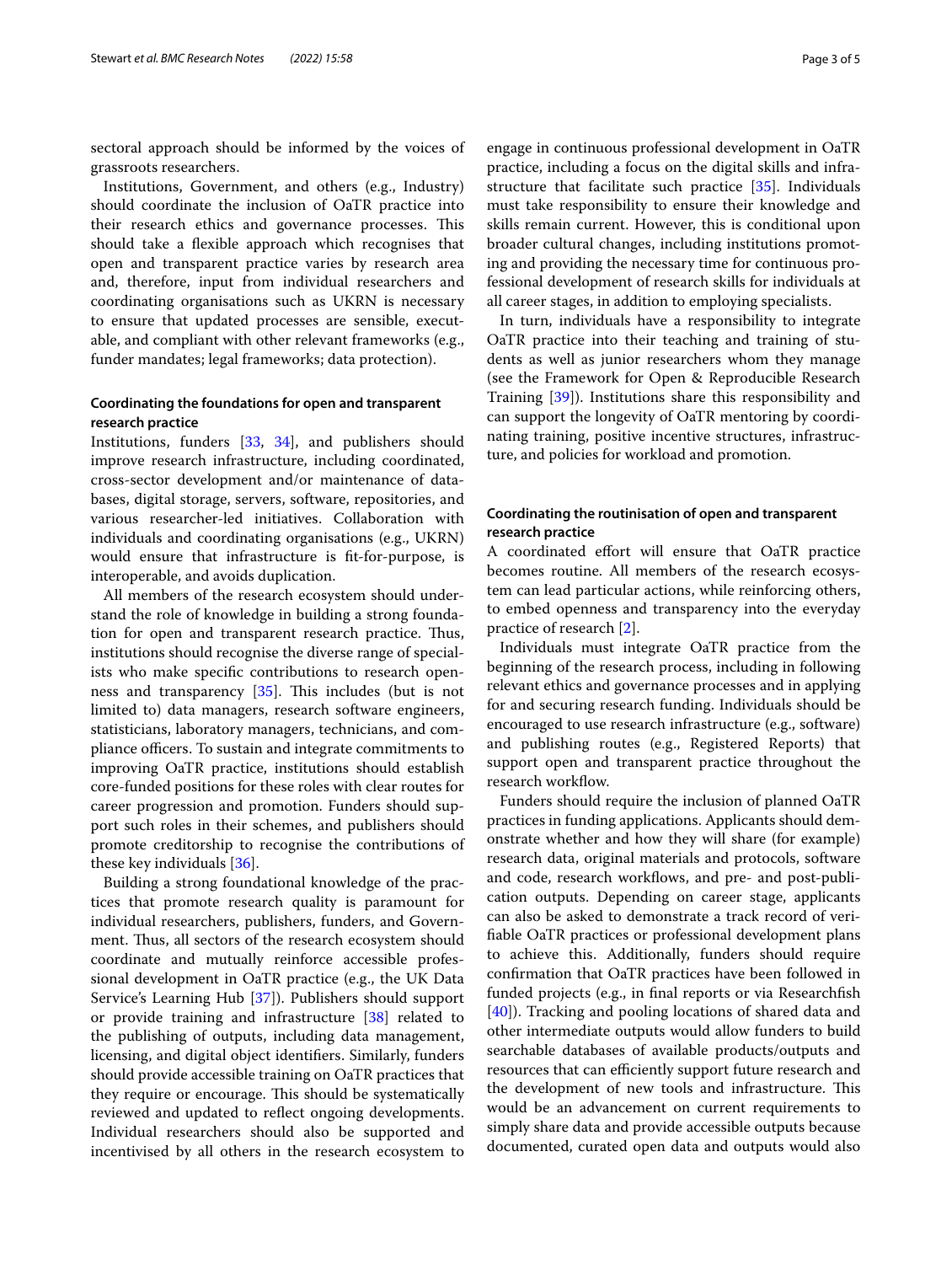become part of the research infrastructure (e.g., the UK Data Service).

Publishers should publish rigorous replication studies [[24\]](#page-4-19) alongside tutorials on research processes that can help individuals, institutions, and others improve their own work [\[41\]](#page-4-36). As other actions to expand the adoption of OaTR practice take hold, interest in such outputs would continue to increase; hence, for-proft publishers would be implicitly incentivised by changes in supply-and-demand. Furthermore, digital word-limit-free submission formats that promote full and detailed disclosure of methodology, analytical decisions, and pilot work would encourage researchers to fully communicate essential information for reproducibility and transparency, strengthening research quality. Moreover, editorial policies that centre openness and transparency, including systematically checking for compliance with open and transparent practices, should be developed [[42\]](#page-4-37). If sharing data is required, mandated compliance checks can ensure that data are openly accessible both before and after publication (see *American Journal of Political Science* [\[43](#page-4-38)]). Such checks can include statistical and analysis code reviews as appropriate [\[42\]](#page-4-37). Another area is systematically basing the review and selection of outputs on methodological rigour, openness, and transparency (as indicators of quality) rather than the novelty or nature of fndings.

Government, publishers, funders, institutions, and individuals should recognise the value of distributed laboratory networks and collaborative team science in relevant disciplines as models of OaTR practice [\[44](#page-4-39), [45](#page-4-40)]. Such large-scale collaborations have huge and untapped potential for producing impactful, reproducible, and reliable research fndings, and for efectively pooling resources to minimise research waste [[45\]](#page-4-40). Government and funders should incentivise such work through fnancial support.

## **Outlook**

As active researchers, we recognise the challenges and the far-reaching opportunities associated with committing to OaTR practice in the context of broader cultural changes. The burden of such changes must not rest primarily on individual researchers. Researchers' behaviours are a response to the structure and incentives of the ecosystem in which they work; thus, it is imperative that other stakeholders such as institutions, funders, publishers, and Government work with and for individuals [[46\]](#page-4-41). To do so, all research ecosystem members must progress concrete actions, such as those that we suggest here, or risk perpetuating a cycle of discussion where little changes and research quality stagnates or deteriorates  $[47]$  $[47]$ . This approach should be collaborative, taking

advantage of the interconnected nature of the UK Higher Education system and the existence of coordinating organisations such as UKRN.

#### **Abbreviations**

UKRN: UK Reproducibility Network; OaTR: Open and transparent research.

#### **Acknowledgements**

We would like to thank Marcus Munafò for his feedback on this commentary.

#### **Authors' contributions**

SLKS and CRP were primarily responsible for drafting the work, with SLKS having primary oversight. SLKS, CRP, GRdS, NB, JB, ZD, CJ, SR, and AS made substantial contributions to the conception and writing of this work. SLKS, CRP, GRdS, NB, JB, and AS revised this work. SLKS, CRP, GRdS, NB, JB, ZD, CJ, SR, and AS have approved the fnal revised and submitted version and have agreed both to be personally accountable for the author's own contributions and to ensure that questions related to the accuracy or integrity of any part of the work, even ones in which the author was not personally involved, are appropriately investigated, resolved, and the resolution documented in the literature. All authors have read and approved the fnal manuscript.

#### **Funding**

None.

#### **Availability of data and materials**

This manuscript is associated with a response from the UKRN Local Network Leads to the House of Commons Science and Technology Committee Inquiry on Reproducibility and Research Integrity.

#### **Declarations**

#### **Ethics approval and consent to participate** Not applicable.

## **Consent for publication**

Not applicable.

## **Competing interests**

The authors are Local Network Leads of the UK Reproducibility Network (UKRN): [www.ukrn.org](http://www.ukrn.org).

#### **Author details**

<sup>1</sup> School of Psychology, University of Chester, Parkgate Road, Chester CH1 4BJ, UK. <sup>2</sup>Institute of Health & Neurodevelopment, School of Psychology, College of Health & Life Sciences, Aston University, Birmingham B4 7ET, UK.<sup>3</sup> School of Biological Sciences, Queen's University Belfast, 19 Chlorine Gardens, Belfast BT9 5DL, UK. <sup>4</sup>Game AI Group, Queen Mary University of London, Mile End Road, London E1 4NS, UK.<sup>5</sup> Centre for Health Data Science, University of Aberdeen, Aberdeen AB25 2ZD, UK. <sup>6</sup>School of Psychology, University of Sussex, Falmer, Brighton BN1 9QH, UK.<sup>7</sup> Department of Computer Science, University of Manchester, Oxford Road, Manchester M13 9PL, UK. <sup>8</sup>School of Psychology, University of East Anglia, Norwich Research Park, Norwich, Norfolk NR4 7TJ, UK. 9 <sup>9</sup> Centre for Thinking & Learning, Institute for Lifecourse Development, School of Human Sciences, University of Greenwich, Old Royal Naval College, Park Row, Greenwich, London SE10 9LS, UK.

#### Received: 26 October 2021 Accepted: 2 February 2022 Published online: 15 February 2022

#### **References**

<span id="page-3-0"></span>1. Dienlin T, Johannes N, Bowman ND, Masur PK, Engesser S, Kümpel AS, et al. An agenda for open science in communication. J Commun. 2020;71:1–26. <https://doi.org/10.1093/joc/jqz052>.